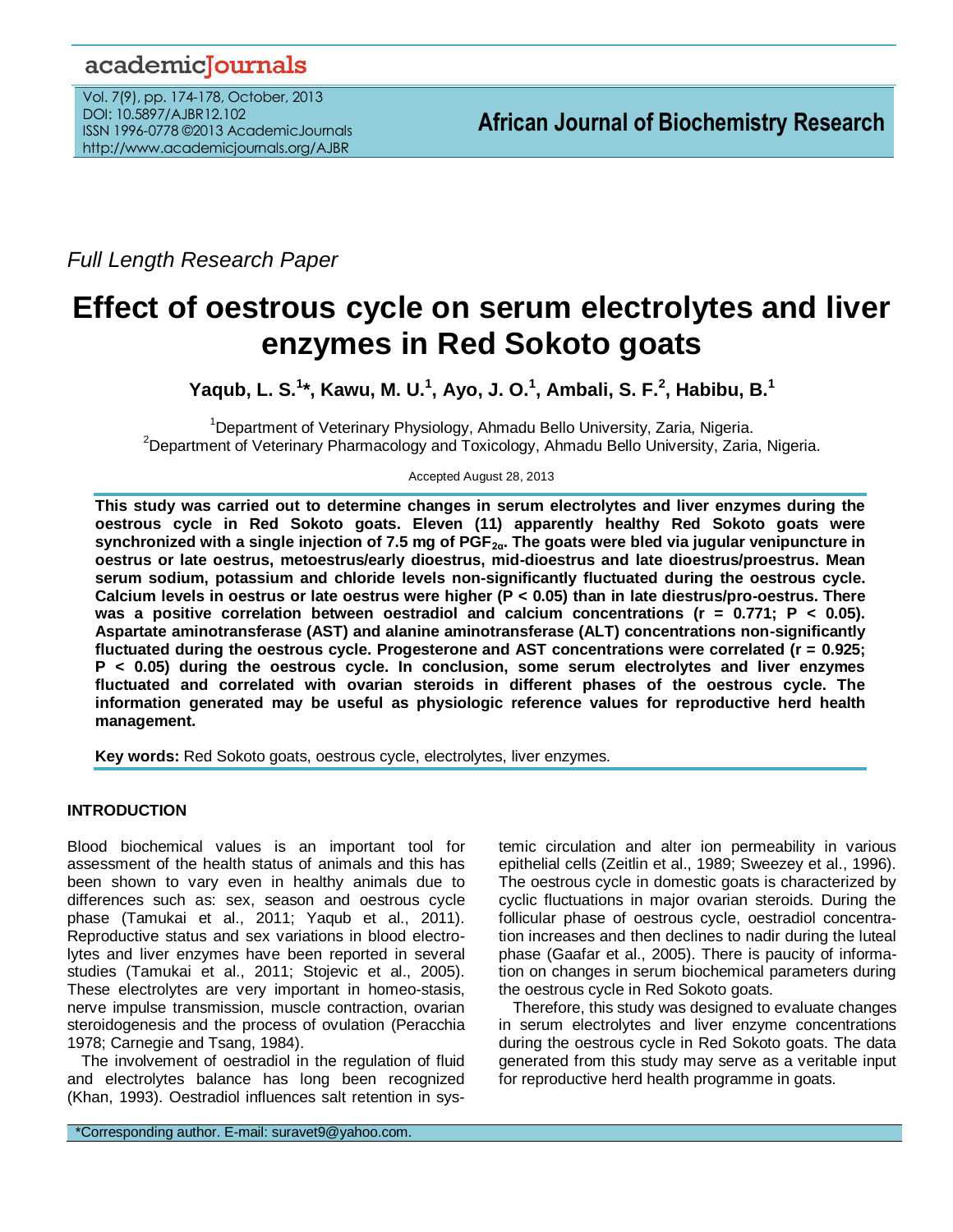#### **MATERIALS AND METHODS**

#### **Location of the experiment**

The experiment was performed at Small Ruminant Research Programme of the National Animal Production Research Institute (NAPRI), Ahmadu Bello University, Shika, Zaria, Nigeria located on latitude 110 12' N, longitude 70 33' E, and altitude 610 m. The experiment was carried out in the rainy, hot-humid months of June - August, 2009.

#### **Experimental animals**

Eleven (11) cycling and apparently healthy Red Sokoto does, aged between 1.5 to 3 years and with body weight ranging between 15 and 25 kg were obtained from local livestock market located at a distance of approximately 45 km from the location of experiment. They were housed in semi-opened concrete floored pens and were preconditioned for two weeks. During preconditioning, the animals were prophylactically treated with albendazole and long-acting oxytetracycline at dose rates of 7.5 and 20 mg/kg, respectively. Blood and faecal samples were collected for haemoparasitic and helminthic screening, and only clinically healthy animals were used. The animals were confined and fed with *Digitaria smutsi* hay as basal diet and supplemented with concentrate ration of ground maize (12%), cotton seed cake (24%), wheat offal (62%), bone meal (1.5%) and salt (0.5%) at 300 g/head/ day. The animals were provided with water and salt lick *ad libtum*.

#### **Oestrus synchronisation**

Experimental animals were synchronised with  $PGF<sub>2</sub>α$  (Lutalyse<sup>®</sup> Pharmacia, South Africa) at a dose rate of 7.5 mg/animal intramuscularly. Each animal was weighed prior to commencement of treatment for oestrus synchronisation.

#### **Oestrus detection**

An apronised teaser buck was used for detecting oestrus twice daily at 08:00 and 16:00 h. Heat detection was carried out daily between the first day of the second oestrus (d 0) and the first day of the third oestrus following treatment with  $PGF_{2\alpha}$ .

#### **Blood sampling**

Blood sample (5 ml) was collected from each animal by jugular venipuncture into anticoagulant free sample bottles and allowed to clot. The serum samples were then centrifuged at 2000 x *g* for 10 minand serum harvested. Sampling was done on day 0 or early oestral phase (EE), day 1-2 or late oestral phase (LE), day 7-10 or metoestrus/early dioestral phase (M/ED), day 11-15 or mid-dioestral phase (MD) and day 16-22 or late dioestral/proestral phase (LD/PE).

#### **Determination of serum oestradiol and progesterone**

The serum level of oestradiol-17β and progesterone values were determined using commercial Enzyme-Linked Immunosorbent assay (ELISA) kits (CLINITECH**®**, Canada). The sensitivity of the assay for oestradiol and progesterone were 10 ρ/ml and 0.05 ng/ml, respectively.

#### **Determination of serum electrolytes**

The serum electrolytes, Na<sup>+,</sup> Cl<sup>−</sup>, K<sup>+</sup> and Ca<sup>2+</sup> were determined using flame photometry method (Dacie and Lewis, 1991).

#### **Determination of serum liver enzymes**

Serum liver enzymes were assayed using Bayer Express Clinical Chemistry Autoanalyzer (Bayer® , Germany). The serum enzymes assayed were alanine aminotransferase (ALT) and aspartate aminotransferase (AST). The assay was carried out as described in Bayer Express Plus Clinical Chemistry Autoanalyzer Manual (2000).

#### **Data analysis**

Values obtained were expressed as mean  $(\pm$  SEM) and subjected to one-way analysis of variance (ANOVA), followed by Tukey's post-hoc test and Pearson's correlation analysis. The statistical package used was GraphPad Prism version 4.0 for windows (2003) from GraphPad software, San Diego, California, USA (WWW. Graphpad.com). Values of P < 0.05 were considered significant.

#### **RESULTS**

### **Changes in serum electrolyte levels during the oestrous cycle**

Mean sodium, potassium, calcium and chloride levels during the oestrous cycle were 139.4  $\pm$  0.5 mmol/l; 4.2  $\pm$ 0.1;  $2.5 \pm 0.2$  mmol/l and 97.4  $\pm$  0.4 mmol/l, respectively (Table 1). Sodium, potassium and chloride levels were highest at days 11-15 (MD) of the oestrous cycle (140.2  $\pm$ 1.1,  $4.5 \pm 0.1$  and  $98.2 \pm 0.6$  mmol/l, respectively). The decreased sodium and potassium levels were observed at days 1-2 (LE) (138.7  $\pm$  1.1 l; 40.0  $\pm$  0.2 mmol/l, respectively), while the serum chloride level was decreased at day 7-10 (LD/PE) (97.0  $\pm$  0.8 mmol/l). No changes were found in serum calcium level at day 0 (EE) and day 1-2 (LE), while significantly decreased calcium levels were observed at days 7-10 (M/ED), days 11-15 and days 16-22 (LD/PE) of the oestrous cycle.

There was a significant positive correlation between sodium and potassium concentrations during the oestrous cycle ( $r = 0.736$ ;  $P < 0.05$ ). Similarly, serum calcium and oestradiol concentrations were significantly and positively correlated during the cycle ( $r = 0.771$ ;  $P < 0.05$ ) (Table 2).

## **Changes in serum liver enzyme levels during the oestrous cycle**

Mean serum AST concentration during the oestrous cycle was 23.6  $\pm$  1.4 IU/l. Serum AST concentration was highest at day 0 (EE) and days 16-22 (LE/PE) and, lowest at days 11-15 (MD) phases of the oestrous cycle  $(24.4 \pm 1.4)$ IU/l vs 21.8  $\pm$  1.3 IU/L; P > 0.05) (Table 3). There was a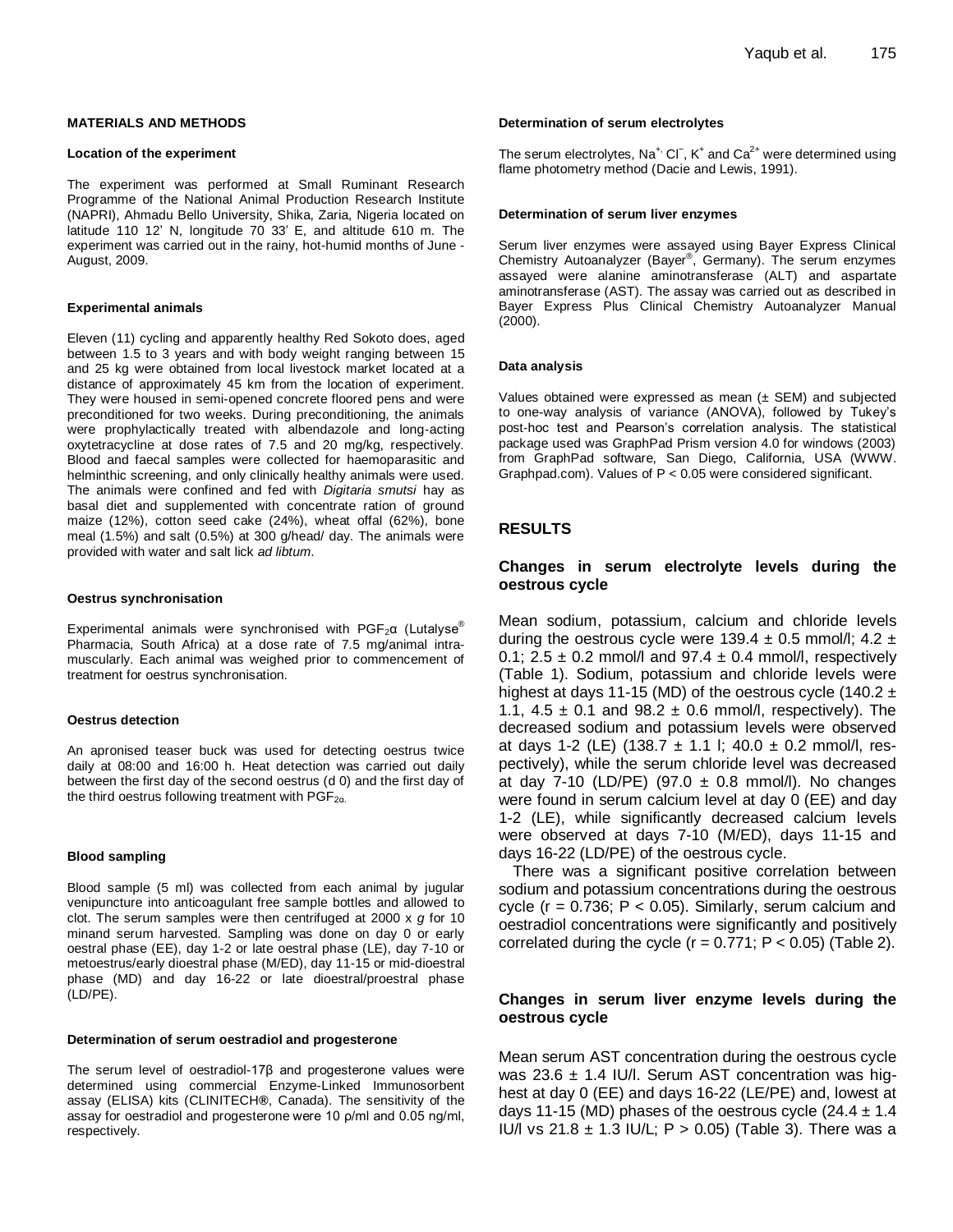| Day/cycle phase    | <b>Sodium</b><br>(mmol/l)  | <b>Chloride</b><br>(mmol/l) | Potassium<br>(mmol/l)      | Calcium<br>(mmol/l)   |
|--------------------|----------------------------|-----------------------------|----------------------------|-----------------------|
| Day $0$ (EE)       | $139.8 \pm 0.7^{\text{a}}$ | $98.1 \pm 0.6^a$            | $4.1 \pm 0.2^{\text{a}}$   | $2.6 \pm 0.1^{\rm b}$ |
|                    | $(136 - 144)$              | $(94 - 100)$                | $(3.0 - 4.7)$              | $(2.3 - 2.9)$         |
| Day 1 - 2 (LE)     | $139.1 \pm 1.1^a$          | $97.5 \pm 1.1^{\text{a}}$   | $4.0 \pm 0.2$ <sup>a</sup> | $2.6 \pm 0.1^c$       |
|                    | $(133 - 146)$              | $(90 - 100)$                | $(3.6 - 5.3)$              | $(2.3 - 2.7)$         |
| Day 7 - 10 (M/ED)  | $138.7 \pm 1.1^a$          | $96.2 \pm 1.3^{\text{a}}$   | $4.0 \pm 0.2$ <sup>a</sup> | $2.5 \pm 0.04^a$      |
|                    | $(132 - 144)$              | $(90 - 102)$                | $(2.8 - 4.6)$              | $(2.3 - 2.7)$         |
| Day 11 - 15 (MD)   | $140.2 \pm 1.1^{\text{a}}$ | $98.2 \pm 0.6^{\text{a}}$   | $4.5 \pm 0.1^a$            | $2.5 \pm 0.1^d$       |
|                    | $(136 - 146)$              | $(96 - 100)$                | $(3.5 - 5.0)$              | $(2.2 - 2.6)$         |
| Day 16-22 (LD/P/E) | $139.2 \pm 1.6^{\text{a}}$ | $97.0 \pm 0.8^{\text{a}}$   | $4.3 \pm 0.2^{\text{a}}$   | $2.4 \pm 0.02^{bc}$   |
|                    | $(133 - 151)$              | $(90 - 102)$                | $(3.0 - 5.5)$              | $(2.3 - 3.5)$         |
| Mean $(\pm S E M)$ | $139.4 \pm 0.5$            | $97.4 \pm 0.4$              | $4.2 \pm 0.1$              | $2.5 \pm 0.02$        |
|                    | (132 - 151)                | (90 - 102)                  | $(2.8 - 5.5)$              | $(2.2 - 2.9)$         |

**Table 1.** Mean (± SEM) serum electrolytes during the oestrous cycle of Red Sokoto goats  $(n = 11)$ .

a,b,c,d = values with different superscripts within column are statistically significant (b =  $P_$  = 0.01;  $c = P < 0.05$ ); n = number of animals sample; values in parenthesis are the range; EE  $=$  Early Oestral Phase; LE  $=$  Late Oestral Phase; M/ED  $=$  Meteostrus/Early Dioestral Phase; MD = Mid-dioestral Phase and LD/PE = Late Dioestrus/Pro-oestrus.

**Table 2.** Relationships between progesterone, oestradiol and serum electrolytes during the oestrous cycle in Red Sokoto goats ( $n = 11$ ).

| <b>Correlated variable</b> | Pearson's correlation (r) | P - Value |
|----------------------------|---------------------------|-----------|
| Progesterone and chloride  | 0.2930                    | P > 0.05  |
| Progesterone and calcium   | 0.2174                    | P > 0.05  |
| Progesterone and potassium | $-0.2237$                 | P > 0.05  |
| Progesterone and sodium    | 0.000                     | P > 0.05  |
| Oestradiol and chloride    | 0.2693                    | P > 0.05  |
| Oestradiol and calcium     | 0.7707                    | P < 0.05  |
| Oestradiol and potassium   | 0.2756                    | P > 0.05  |
| Oestradiol and sodium      | 0.2149                    | P > 0.05  |
| Chloride and sodium        | 0.9178                    | P < 0.05  |
| Sodium and potassium       | 0.7355                    | P < 0.05  |

positive correlation between serum AST and progesterone levels during the cycle ( $r = 0.924$ ;  $P < 0.05$ ) (Table 4).

Mean serum ALT concentration was  $24.7 \pm 0.6$  mmol/l. Serum ALT was concentration was highest at d 1-2 (LE) and lowest at d 7-10 (M/ED) phases (27.3  $\pm$  2.0 vs 22.6  $\pm$  $0.8; P > 0.05$ ).

# **DISCUSSION**

Serum calcium level obtained in the present study lies within the range reported in Saanen goats (Temizel, et al., 2009), West African Dwarf goats (Daramola et al., 2005) and in the equine (Ali et al*.,* 2004). Peak serum calcium concentration observed at day 0 (EE) and day 1- 2 (LE) may be due in part to high serum concentration of oestradiol recorded during these phases. This finding agrees with the observations of Ali et al. (2004), who reported high blood calcium concentration in mares during the oestral phase of the oestrous cycle. High oestradiol levels during oestral phase causes increased intestinal absorption of calcium (Brommage et al*.*, 1993). In addition, the ability of oestradiol to retain salt and to alter ion transport in various other epithelial cells could be partly responsible for high serum calcium observed during the oestral phase. Furthermore, increased muscular activities during the oestral phase as a result of psychic manifestation of heat may be responsible for the increase in serum calcium level in extracellular fluid during the follicular phase of the oestrous cycle. This increase in serum calcium level in oestral phase may be necessary to support the increased neuromuscular activity, and ovarian hormone synthesis and release associated with this phase of the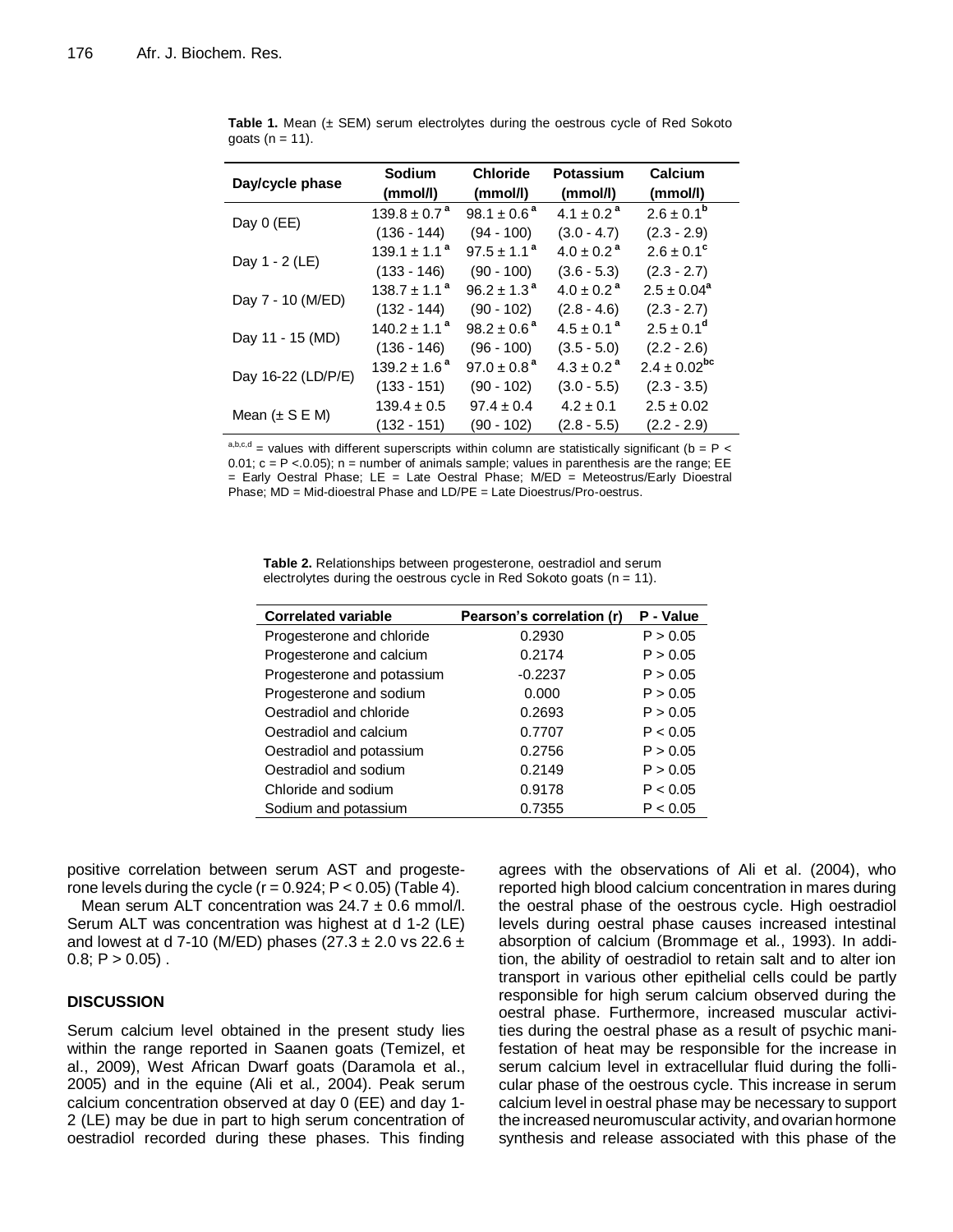| Day/cycle phase            | Aspartate aminotransferase (IU/I) | Alanine aminotransferase<br>( U/ ) |
|----------------------------|-----------------------------------|------------------------------------|
|                            | $24.4 \pm 1.4$                    | $24.5 \pm 1.4$                     |
| Day $0$ (EE)               | $(18.0 - 31.0)$                   | $(17.0 - 31.0)$                    |
| Day 1 - 2 (LE)             | $24.3 \pm 1.0$                    | $27.3 \pm 2.0$                     |
|                            | $(18.0 - 28.0)$                   | $(18.0 - 39.0)$                    |
| Day 7 - 10 (M/ED)          | $22.8 \pm 1.1$                    | $22.6 \pm 0.8$                     |
|                            | $(18.0 - 29.0)$                   | $(18.0 - 26.0)$                    |
| Day 11 - 15 (MD)           | $21.8 \pm 1.3$                    | $26.4 \pm 1.1$                     |
|                            | $(16.0 - 30.0)$                   | $(22.0 - 33.0)$                    |
| Day 16 - 22 (LE/PE)        | $24.4 \pm 1.4$                    | $22.9 \pm 0.8$                     |
|                            | $(17.0 - 33.0)$                   | $(18.0 - 26.0)$                    |
| Overall Mean $(\pm$ S.E.M) | $23.6 \pm 0.6$                    | $24.7 \pm 0.6$                     |
|                            | (16.0 - 33.0)                     | $(17.0 - 39.0)$                    |

**Table 3.** Mean (± S.E.M) serum aspartate aminotransferase and alamine aminotransferase during the oestrous cycle in Red Sokoto goats  $(n = 11)$ .

n= Number of animals sampled values in parenthesis are the range; EE = Early Oestral Phase; LE = Late Oestral Phase; M/ED = Meteostrus/Early Dioestral Phase; MD = Mid-dioestral Phase and LD/PE = Late Dioestrus/Pro-oestrus.

**Table 4.** Relationships between serum oestradiol, progesterone, aspartate aminotransferase and alamine aminotransferase during the oestrous cycle in Red Sokoto goats.

| <b>Correlated variable</b>                              | <b>Pearson's correlation</b><br>Coefficient (r) | P - Value |
|---------------------------------------------------------|-------------------------------------------------|-----------|
| Progesterone and aspartate aminotransferase             | 0.9249                                          | P < 0.05  |
| Progesterone and alanine aminotransferase               | 0.1602                                          | P > 0.05  |
| Oestradiol and aspartate aminotransferase               | $-0.4427$                                       | P > 0.05  |
| Oestradiol and Alanine aminotransferase                 | 0.4446                                          | P > 0.05  |
| Aspartate aminotransferase and Alanine aminotransferase | 0.1162                                          | P > 0.05  |

oestrous cycle. Significant positive correlation between oestradiol and serum calcium concentrations suggests an enhancing effect of oestradiol on serum calcium homeostasis during the oestrous cycle. Similarly, increased serum calcium concentrations had been reported by Ayo et al. (2009) in Red Sokoto goats as a result of high muscular activities following road transportation stress.

The gradual but consistent decline in serum calcium recorded from M/ED phase to the end of the cycle (LD/PE) may be due to decline in peripheral oestradiol concentration and, thus, decreased intestinal calcium absorption during this period. Also, the decline in serum calcium may be due to a decrease in neuromuscular excitability during the dioestral phase of the oestrous cycle. Brommage et al. (1993) reported a decrease in intestinal calcium absorption during the diestral phase of the oestrous cycle in rats.

Serum sodium, potassium and chloride concentrations were within the range reported in goats (Ayo et al., 2009). The non-significant fluctuations in potassium, sodium and chloride concentrations during the oestrous cycle and the non-significant correlation with oestradiol and progesterone concentrations suggest that neither the cycle phase nor fluctuations in ovarian steroid levels had any significant effect on these serum electrolyte levels during the oestrous cycle in goats.

Aminotransferases act as catalyst during amino acid and carbohydrate metabolism. Changes in their activity in the blood can be a consequence of their increased activity in the cells or cell structure damage. The mean serum value of AST recorded in this study is similar to that obtained in the WAD goat (Daramola et al., 2005), but lower than the value reported for Sahel goats (Waziri et al.,2010),WestAfricanDwarf sheep(OduyeandAdadevoh, 1976) and camels (Ayoub et al., 2003). This difference may be attributed to breed or species differences, geographical location and method used in analyzing the serum samples (Tibbo et al., 2004). The highest AST concentration in this study was observed at EE, LE and LD/PE phases of the oestrous cycle. This finding agrees with the result obtained by Marai et al. (2006), who recorded higher AST activity in oestrus than in pro-oestrus phase in